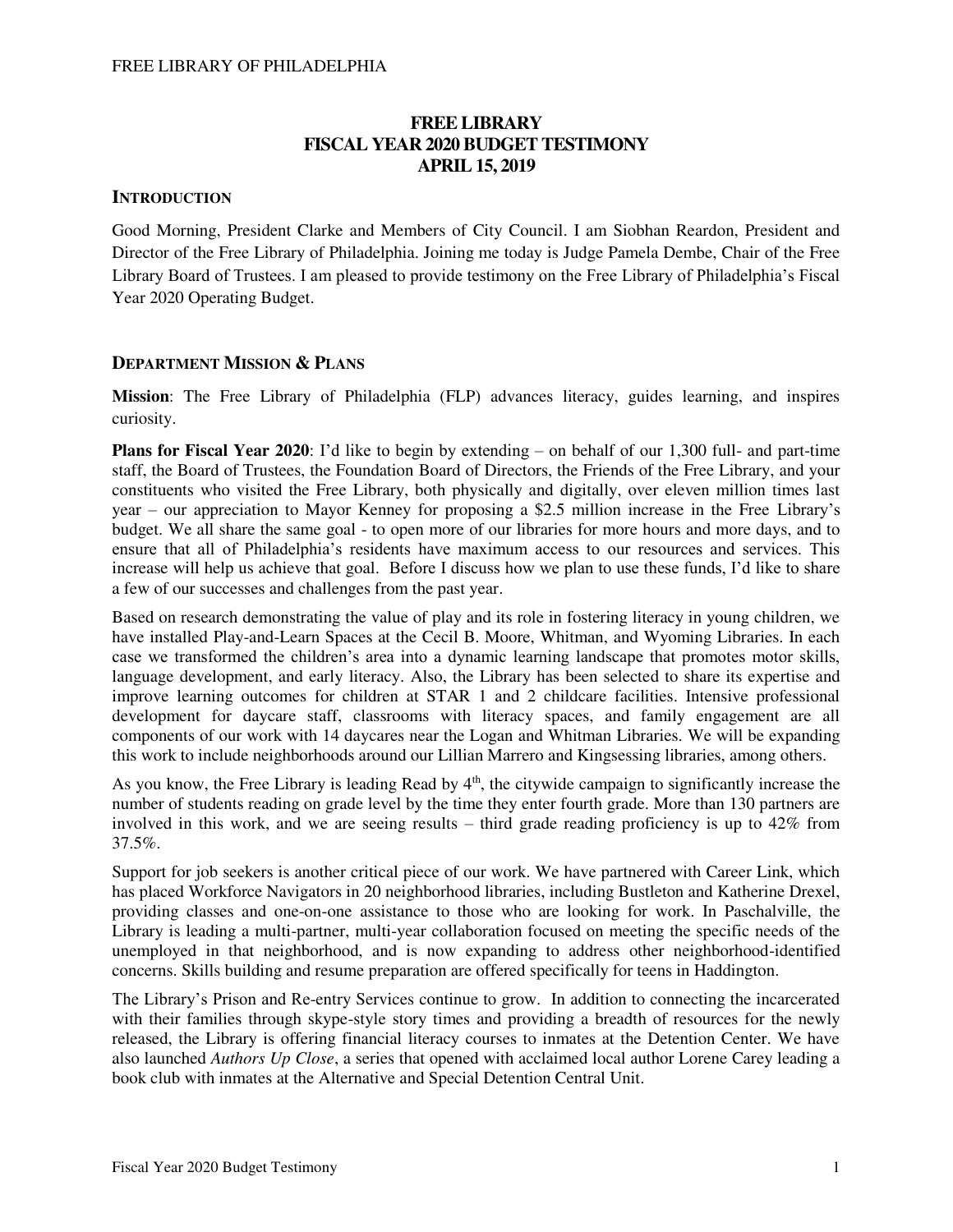Another new program that has gone beyond traditional library service is "This is What Democracy Looks Like," a series focused on voter registration, information, and engagement in the 2018 midterm elections. Activities included book talks by former Mayor W. Wilson Goode, Sr., screenings and discussions of the acclaimed documentary "Quest," a workshop on African/Afro-Caribbean dance rooted in traditions of community solidarity, and a roundtable discussion about gentrification. At each one of the 16 libraries where programming occurred, participants were provided with voter registration forms and staff was on hand to help them find their polling place and answer questions about voting.

And, just last week, we opened 41,000 square feet of space at Parkway Central that had previously been closed to the public. Our customers can now enjoy open community space, a dedicated Teen Center, and the Business Resource and Innovation Center (BRIC), which is explicitly designed to serve fledgling entrepreneurs and small businesses. I invite you to come by for a tour and to see these new spaces in action.

Of course the Free Library continues to lend books, DVDs, and music, but the needs of our users are changing. How do we know so much about our customers and their interests? By being community anchors in 53 neighborhoods throughout the city. By conducting surveys and holding focus groups and community gatherings. By employing community organizers, parent ambassadors, and reading captains to go into neighborhoods and reach out to residents. And by what you tell us your constituents are asking for. I encourage you to keep feeding this information to us so that the Library remains vital, relevant, and responsive. These new demands have necessitated a shift in how our staff delivers services to the public, and how they are deployed. While this is causing some inevitable growing pains, based on the responses from the public, we know we are on the right track.

At the same time that the Library has been growing in service, we have been facing our share of challenges. I believe that you have heard about them, and I would like to take a moment to respond. The Library has a strong record of service and accomplishment, but we also have much more to do.

The existence of bias and discrimination in the Library is disturbing and intolerable. I applaud the staff that stepped forward and raised the issue, and want to assure you and them that I take these concerns seriously. As a first step, I met with staff to hear directly their experiences and suggestions. They asked that I make a statement to all Library employees about my commitment to addressing racial bias, homophobia, Islamophobia, and other issues, which I did. Additionally, I have named an internal Diversity and Inclusion Officer, and one of her charges is to form a committee to review Library policies, examine hiring and promotional practices, and define best practices. This body will also hear staff concerns and be integrally involved in developing responses that are meaningful, impactful, and sensitive. The Library's annual professional development day for all staff is on April 26, and we will be devoting a portion of that day to this topic. More initiatives will follow as we get our arms around this.

I readily acknowledge that these are first steps. Creating a bias-free workplace is a significant undertaking and not something that can be achieved in short order. This is not meant as an excuse, but rather as recognition of the enormity of what we're trying to do. You have my commitment, along with that of the Free Library Board of Trustees, that we are taking these issues seriously.

Finally, the additional \$2.5 million for the Free Library in FY20 proposed in the Mayor's Executive Budget are allocated in two tranches: \$2 million (along with \$1 million of FLP's state funds), will be used to open all neighborhood libraries for six days of service a week during the school year. \$500,000 in maintenance support will be dedicated to emergency repairs to prevent closures. Additionally, we are excited about the renovations that will come as a result of Rebuild and look forward to partnering with the project users for Kingsessing and McPherson Square. The Library has also been successful in securing state Redevelopment Assistance Capital Projects (RACP) funds for several of our facilities, and will begin work on Frankford, Overbrook Park, Paschalville, and West Oak Lane soon.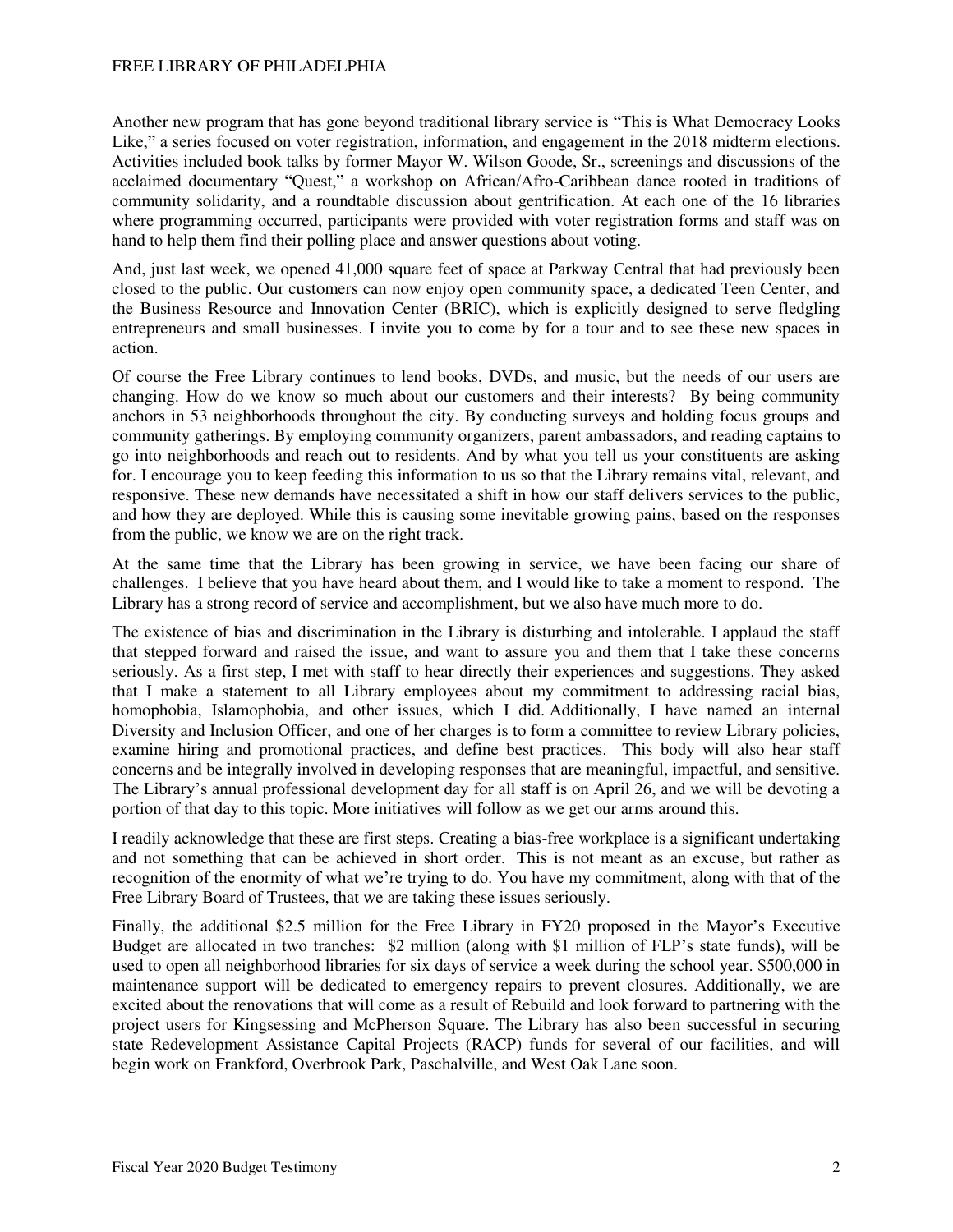I am personally committed to continue to ensure that we maintain an accessible system that supports a thriving Philadelphia. Thank you for the opportunity to share these aspirations. We would not be able to accomplish them without the support and efforts of City Council, and as always, we look forward to working with you in the coming year.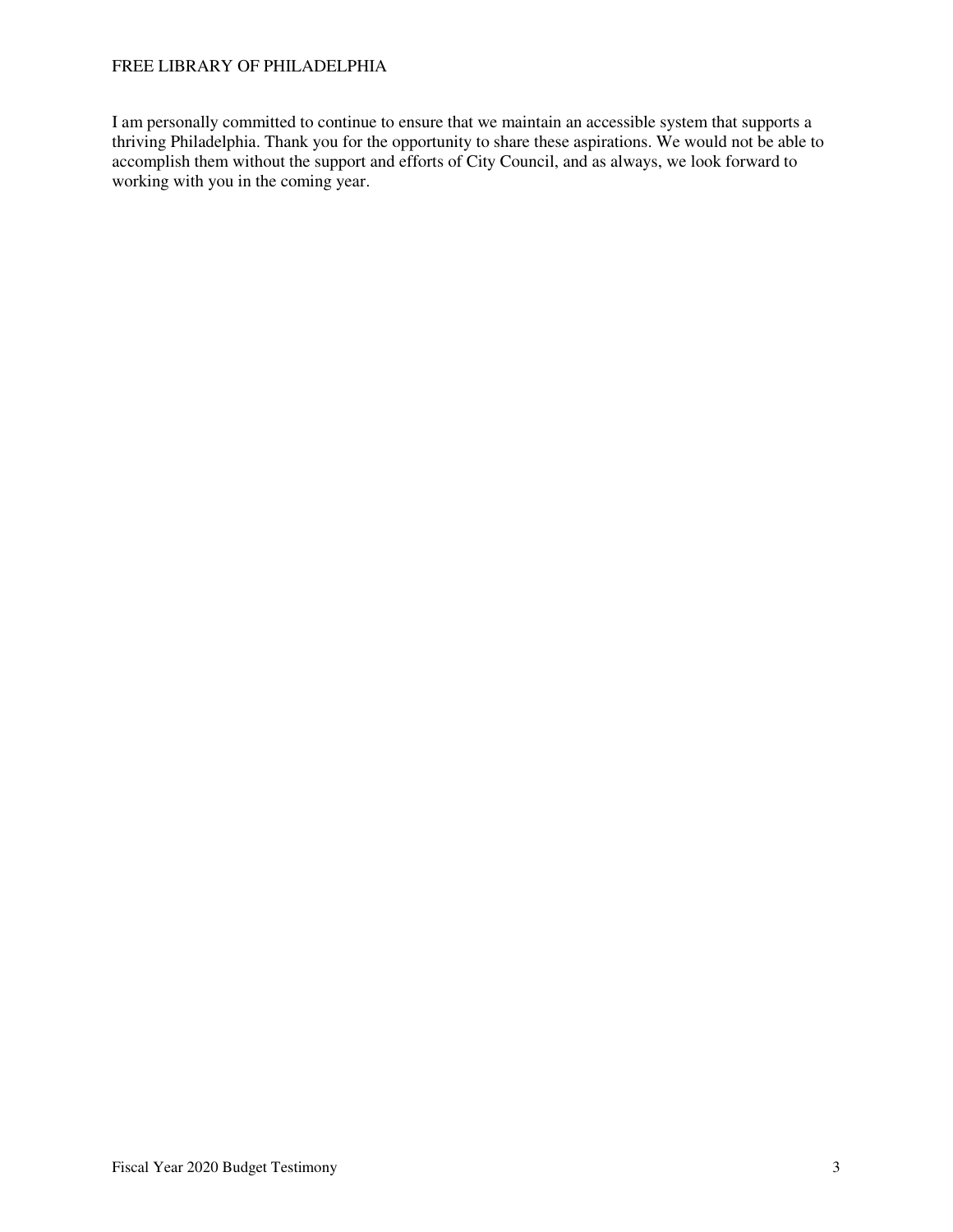# **BUDGET SUMMARY & OTHER BUDGET DRIVERS**

| <b>Staff Demographics Summary (as of November 2018)</b> |           |           |           |           | <b>Employment Levels (as of November 2018)</b> |             |                      |  |
|---------------------------------------------------------|-----------|-----------|-----------|-----------|------------------------------------------------|-------------|----------------------|--|
|                                                         | Total     | Minority  | White     | Female    |                                                | Budgeted in | Filled as of the     |  |
| Number of Full-Time Staff                               | 647       | 343       | 304       | 374       |                                                | <b>FY19</b> | <b>Increment Run</b> |  |
| Number of Exempt Staff                                  |           |           | 4         |           |                                                |             | (11/18)              |  |
| Number of Executive Staff (deputy)                      |           |           |           |           | Number of Full-Time Positions                  | 708         | 647                  |  |
| level and above)                                        |           |           | 4         |           | Number of Part-Time Positions                  | 174         | 70                   |  |
| Average Salary, Full-Time Staff                         | \$54,256  | \$43,618  | \$54,968  | \$50,540  | Number of Exempt Positions                     |             |                      |  |
| Average Salary, Exempt Staff                            | \$142,082 | \$113,300 | \$149,278 | \$161,823 | Number of Executive Positions                  |             |                      |  |
| Average Salary, Executive Staff                         | \$142,082 | \$113,300 | \$149,278 | \$161,823 | (deputy level and above)                       |             |                      |  |
| Median Salary, Full-Time Staff                          | \$42,274  | \$38,575  | \$56,777  | \$43,331  | Average Salary of All Full-Time                | \$47,930    | \$54,256             |  |
| Median Salary, Exempt Staff                             | \$128,750 | \$113,300 | \$129,008 | \$161,823 | Positions                                      |             |                      |  |
| Median Salary, Executive Staff                          | \$128,750 | \$113,300 | \$129,008 | \$161,823 | Median Salary of All Full-Time                 | \$42,274    | \$42,274             |  |
|                                                         |           |           |           |           | Positions                                      |             |                      |  |

| <b>General Fund Financial Summary by Class</b>  |                |                    |                |                    |                |                  |  |  |  |
|-------------------------------------------------|----------------|--------------------|----------------|--------------------|----------------|------------------|--|--|--|
|                                                 | FY18 Original  | FY18 Actual        | FY19 Original  | FY19 Estimated     | FY20 Proposed  | Difference:      |  |  |  |
|                                                 | Appropriations | <b>Obligations</b> | Appropriations | <b>Obligations</b> | Appropriations | <b>FY20-FY19</b> |  |  |  |
| Class 100 - Employee Compensation               | \$36,310,826   | \$36,929,841       | \$36,659,781   | \$37,639,135       | \$40,633,647   | \$2,994,512      |  |  |  |
| Class 200 - Purchase of Services                | \$2,324,077    | \$2,155,734        | \$2,324,077    | \$2,324,077        | \$2,824,077    | \$500,000        |  |  |  |
| Class 300/400 - Materials, Supplies & Equipment | \$2,302,659    | \$2,301,398        | \$2,302,659    | \$2,302,659        | \$2,302,659    | \$0              |  |  |  |
| Class 500 - Contributions                       | \$0            | \$407,756          | -\$0           | \$0                | -\$0           | \$0              |  |  |  |
|                                                 | \$40,937,562   | \$41,794,729       | \$41,286,517   | \$42,265,871       | \$45,760,383   | \$3,494,512      |  |  |  |

| <b>Contracts Summary (Professional Services only)</b> |             |             |             |             |             |                                   |  |  |  |
|-------------------------------------------------------|-------------|-------------|-------------|-------------|-------------|-----------------------------------|--|--|--|
|                                                       | <b>FY14</b> | <b>FY15</b> | <b>FY16</b> | <b>FY17</b> | <b>FY18</b> | FY <sub>19</sub> YTD<br>(01 & 02) |  |  |  |
| Total amount of contracts                             | \$1,303,904 | \$1,548,183 | \$2,305,702 | \$1,046,821 | \$834,702   | \$863,898                         |  |  |  |
| Total amount to M/W/DSBE                              | \$256.356   | \$290,893   | \$277,660   | \$452.138   | \$401.252   | \$367,466                         |  |  |  |
| <b>Participation Rate</b>                             | 20%         | 19%         | 12%         | 43%         | 48%         | 43%                               |  |  |  |

| Total M/W/DSBE Contract Participation Goal (Public Works; Services, Supplies &<br><b>Equipment; and Professional Services combined)</b> |             |      |             |  |  |  |  |
|-----------------------------------------------------------------------------------------------------------------------------------------|-------------|------|-------------|--|--|--|--|
|                                                                                                                                         | <b>FY18</b> | FY19 | <b>FY20</b> |  |  |  |  |
| M/W/DSBE Contract Participation Goal                                                                                                    | 35%         | 35%  | 35%         |  |  |  |  |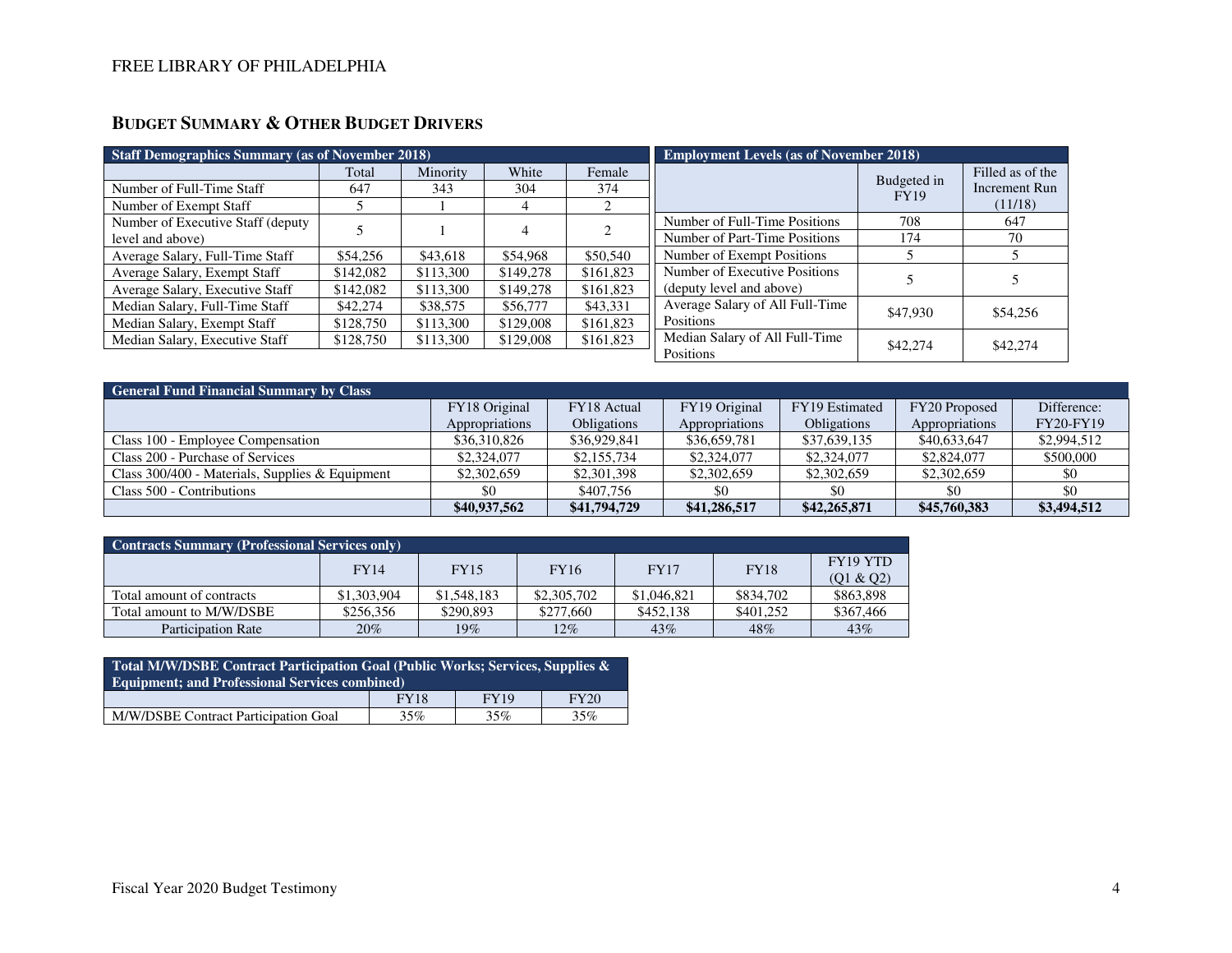# **PROPOSED BUDGET OVERVIEW**

## **Proposed Funding Request**:

The proposed Fiscal Year 2020 General Fund budget totals \$45,760,383, an increase of \$3,494,512 over Fiscal Year 2019 estimated obligation levels. This increase is primarily due to increased funding for sixday service during the school year and for additional building maintenance support as well as negotiated union salary increases.

The proposed budget includes:

- \$40,633,647 in Class 100, a \$2,994,512 increase over FY19. This funding will provide for sixday service for neighborhood libraries during the school year and includes negotiated union salary increases.
- \$2,824,077 in Class 200, a \$500,000 increase over FY19. This funding will provide for additional building maintenance support.
- \$2,302,659 in Class 300/400, level with FY19.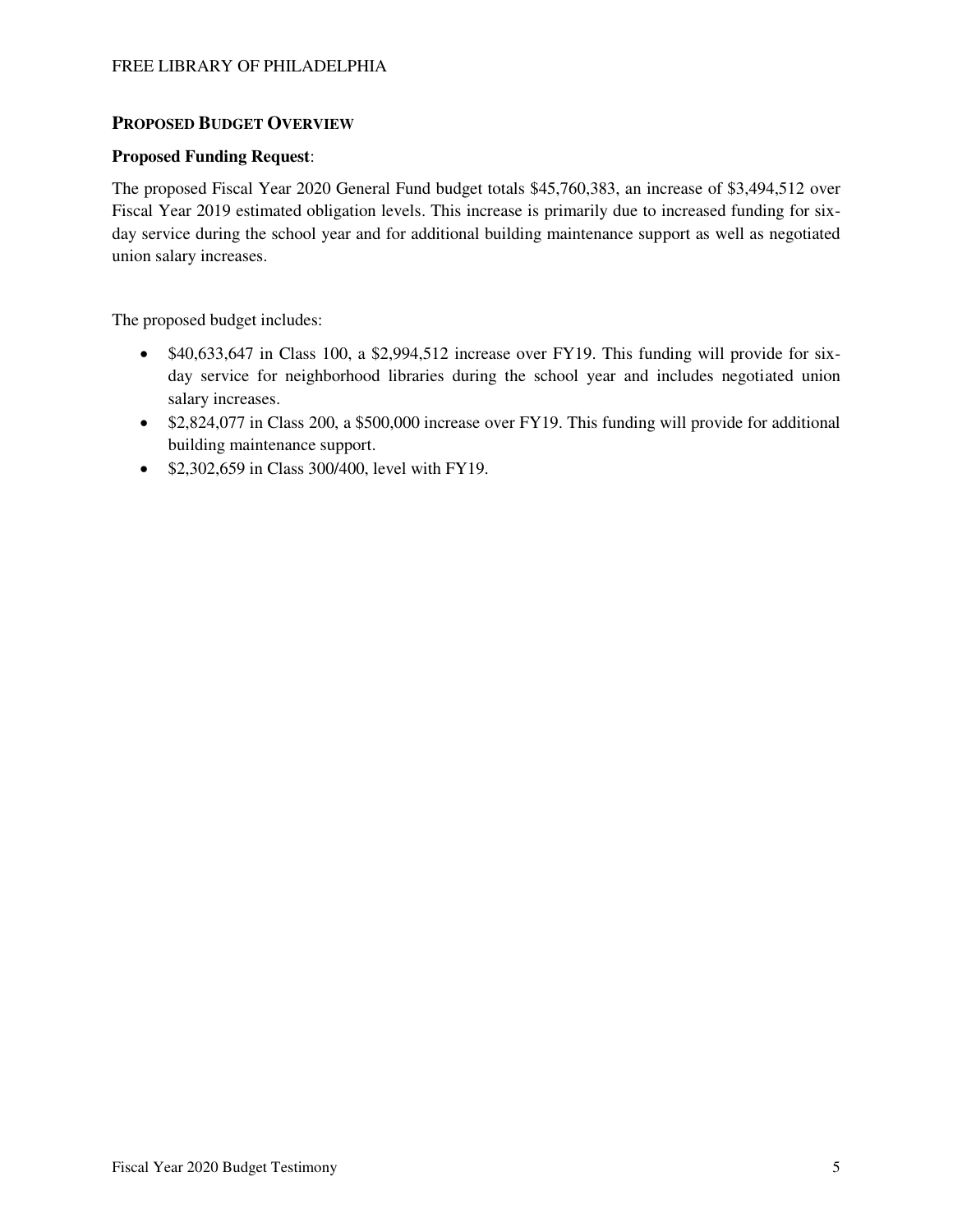# **STAFFING LEVELS**

The department is requesting 753 budgeted positions for FY20, an increase of 45 positions over FY19.

The increase is attributed to the need for higher staffing levels in order to provide six-day during the school year in neighborhood libraries.

# **NEW HIRES**

| New Hires (from $7/1/2018$ to $11/25/18$ ) |                                     |         |  |  |  |  |  |
|--------------------------------------------|-------------------------------------|---------|--|--|--|--|--|
|                                            | <b>Total Number</b><br>of New Hires | Spanish |  |  |  |  |  |
| Black or<br>African<br>American            |                                     |         |  |  |  |  |  |
| Asian                                      |                                     |         |  |  |  |  |  |
| Hispanic or<br>Latino                      |                                     |         |  |  |  |  |  |
| White                                      |                                     |         |  |  |  |  |  |
| Other                                      |                                     |         |  |  |  |  |  |
| Total                                      |                                     |         |  |  |  |  |  |

Since the increment run, the Free Library has had two additional hires: two White employees, one who speaks French, and one who speaks Hebrew.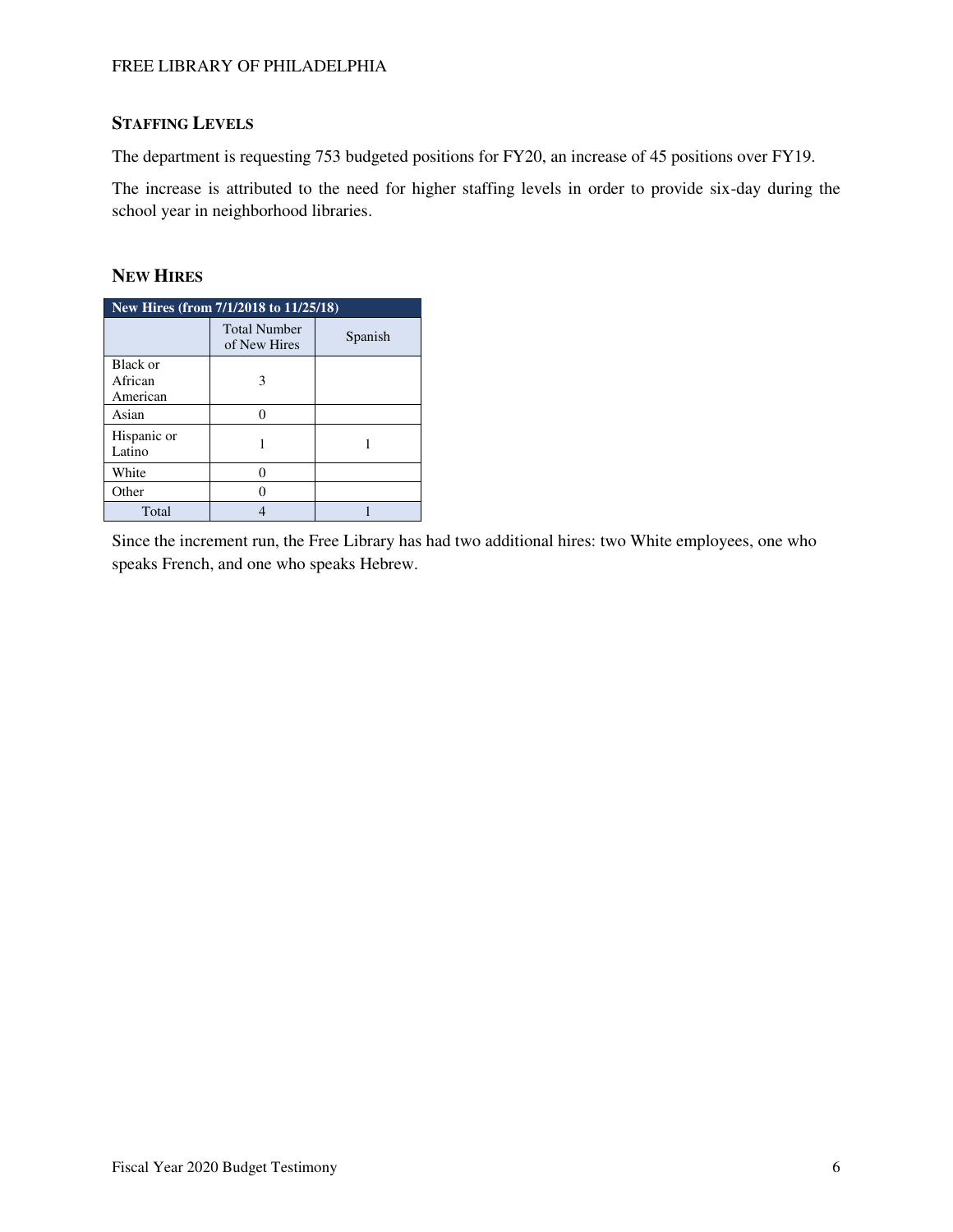### **PERFORMANCE, CHALLENGES, AND INITIATIVES**

### **ADMINISTRATION PROGRAM**

### **FY20 Strategic Goals**

- Continue to develop a fully trained workforce.
- Create a workforce that mirrors the diverse population of Philadelphia.
- Encourage staff to experiment, explore, and challenge the status quo.

| <b>FY20 Performance Measures</b>                                       |             |             |             |        |  |  |  |  |  |
|------------------------------------------------------------------------|-------------|-------------|-------------|--------|--|--|--|--|--|
|                                                                        | <b>FY18</b> | FY19 YTD    | <b>FY19</b> | FY20   |  |  |  |  |  |
| Measure                                                                | Actual      | $(01 + 02)$ | Target      | Target |  |  |  |  |  |
| Social media usage: Facebook, Twitter, Instagram, YouTube <sup>1</sup> | 65,561      | 70,220      | 83,375      | 85,000 |  |  |  |  |  |
| Departmental M/W/DSBE participation rate <sup>2</sup>                  | 50%         | N/A         | 40%         | 40%    |  |  |  |  |  |
| Percentage of staff completing required courses <sup>3</sup>           | N/A         | 15%         | 25%         | 25%    |  |  |  |  |  |

<sup>1</sup> This measure counts the number of followers across the four social media platforms.

*<sup>2</sup>This is an annual measure, and FY19 data will be available at year-end. Contracts are conformed throughout the year, and the rate may vary across quarters, depending on the value of contracts conformed to date.* 

*<sup>3</sup>This is a new measure for FY19, so prior-year data is not available. The goal is to train everyone over four years (25% per year).* 

## **CUSTOMER ENGAGEMENT PROGRAM**

### **FY20 Strategic Goals**

• Maintain an overall open rate<sup>1</sup> for all public service facilities of at least 90 percent.

- Increase adult program attendance by 20 percent.
- Increase the number of library cardholders by 15 percent.

#### **FY20 Performance Measures**  Measure FY18 Actual FY19 YTD  $(Q1 + Q2)$ FY19 Target FY20 Target In-person visits<sup>1</sup>  $\begin{array}{|c|c|c|c|c|c|c|c|c|} \hline 1,961,270 & 2,394,380 & 5,400,000 & 6,000,000 \\ \hline \end{array}$ New youth library cards<sup>2</sup> 15,000 15,000 15,000 15,000 15,000 15,000 15,000 15,000 15,000 15,000 15,000 16,000 16 Hours of service 104,640 104,640 106,800 122,000 Program attendance<sup>3</sup> 203,307 | 203,307 | 204,500 719,500 719,500 Circulation counts (collection use statistics)<sup>4</sup> 5,293,138 2,971,256 5,600,000 5,800,000

<sup>1</sup> Five new 21st-Century Libraries are opening in FY19 along with newly renovated areas of Parkway Central.

*2 This measure tracks the number of children and teens who have never been Free Library cardholders. The FY19 target number used is a stretch goal, as most School District school-aged children received cards last fiscal year.*

*<sup>3</sup>Program attendance reflects the day-to-day activities of library staff to engage community residents in life-long learning. This is a roll-up of preschool, children, teen, adult, and senior program attendance.* 

*4 This measure includes hard copy and e-book circulation; the number of holds that people place on titles, both in print and electronic format; and electronic database usage.* 

 $\overline{a}$ 

<sup>&</sup>lt;sup>1</sup> This is calculated by dividing the number of actual hours open by the total number of planned open hours.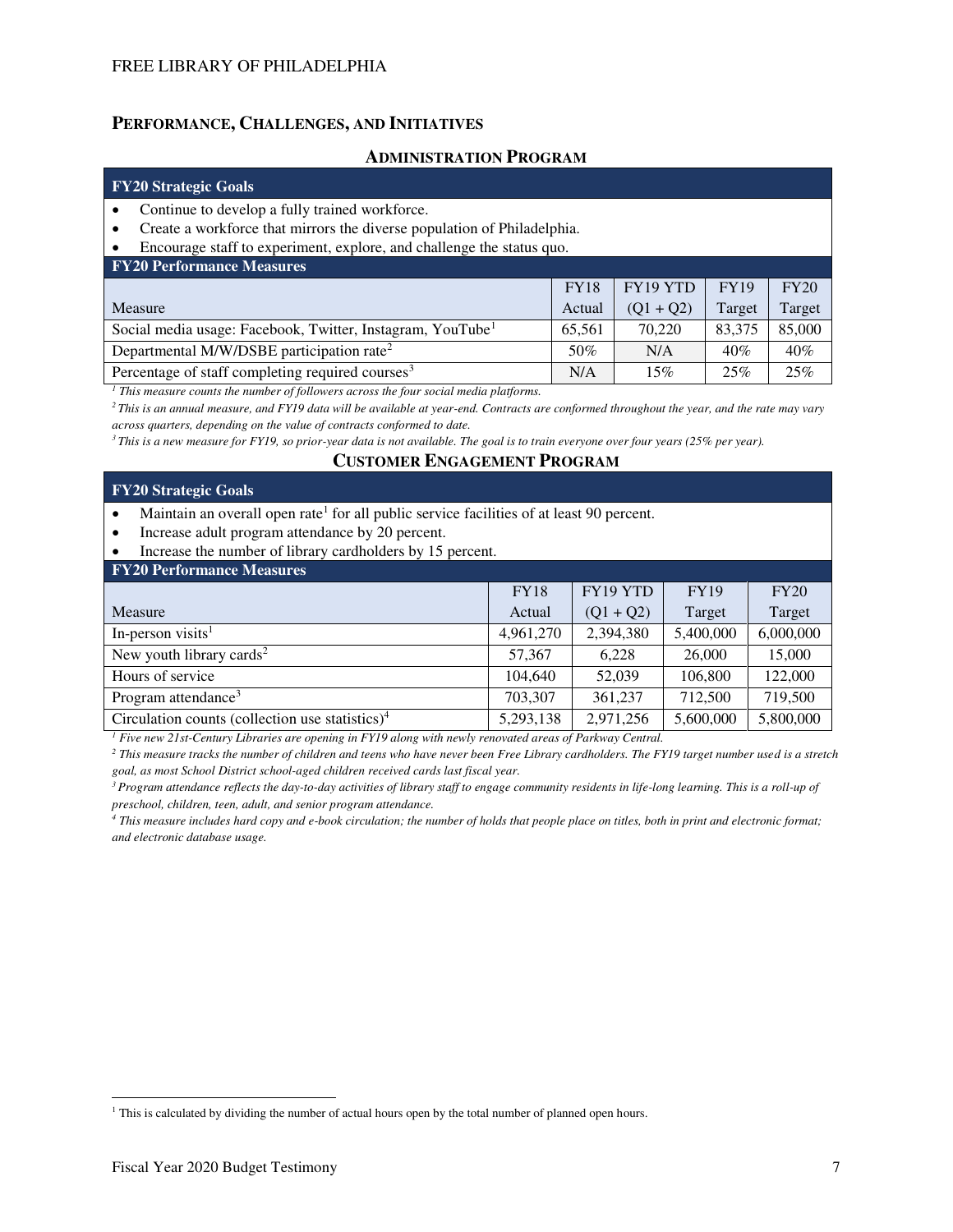## **INFORMATION TECHNOLOGY AND DIGITAL STRATEGIES PROGRAM**

### **FY20 Strategic Goals**

- Increase the number of Digital Resource Specialists in neighborhood libraries.
- Install and launch Virtual Desktop Infrastructure.
- Design curriculum to prepare jobseekers and professionals along the continuum of their careers to advance their digital literacy skills.

| <b>FY20 Performance Measures</b> |             |             |             |           |  |  |  |  |
|----------------------------------|-------------|-------------|-------------|-----------|--|--|--|--|
|                                  | <b>FY18</b> | FY19 YTD    | <b>FY19</b> | FY20      |  |  |  |  |
| Measure                          | Actual      | $(01 + 02)$ | Target      | Target    |  |  |  |  |
| Virtual visits via FLP website   | 6.361.657   | 3.384.778   | 6.500,000   | 6.700,000 |  |  |  |  |
| Digital $access1$                | 3,568,923   | 1.958.242   | 3,700,000   | 3,800,000 |  |  |  |  |

*<sup>1</sup>This measure includes digital reach and activities, including Wi-Fi usage, eBook circulation, electronic resource/database use and public computer use. This measure counts every login.* 

### **PROPERTY MANAGEMENT PROGRAM**

| <b>FY20 Strategic Goals</b>                                                               |                                                                           |             |             |        |  |  |  |  |  |
|-------------------------------------------------------------------------------------------|---------------------------------------------------------------------------|-------------|-------------|--------|--|--|--|--|--|
| Deploy Municipal Guard Supervisors to all nine library cluster areas.<br>$\bullet$        |                                                                           |             |             |        |  |  |  |  |  |
| Leverage Rebuild resources to execute major improvements at three libraries.<br>$\bullet$ |                                                                           |             |             |        |  |  |  |  |  |
| $\bullet$                                                                                 | Investigate potential relocations of the Fishtown and Nicetown libraries. |             |             |        |  |  |  |  |  |
| <b>FY20 Performance Measures</b>                                                          |                                                                           |             |             |        |  |  |  |  |  |
|                                                                                           | <b>FY18</b>                                                               | FY19 YTD    | <b>FY19</b> | FY20   |  |  |  |  |  |
| Measure                                                                                   | Actual                                                                    | $(Q1 + Q2)$ | Target      | Target |  |  |  |  |  |
| Building Service Requests (totals) <sup>1</sup>                                           | 3,686                                                                     | 1,530       | 3,800       | 4,000  |  |  |  |  |  |
| Median turnaround time (days to completion) for building service<br>requests              | 14.6                                                                      | 7.8         | 12.5        | 10.0   |  |  |  |  |  |
| Number of events supported by property management <sup>2</sup>                            | 3,200                                                                     | 2.462       | 3,500       | 4,500  |  |  |  |  |  |

*<sup>1</sup>This is a measure of internal maintenance.* 

*2 This includes custodial work and security support for events (mainly at Parkway Central), such as weddings and the use of the kitchen. Reimbursements for this purpose go from the Foundation to the General Fund. There is seasonality to this measure: Q3 is expected to be slower than both Q1 and Q2, as fewer events take place on the fourth-floor terrace in the winter. The FY19 target is higher than the FY18 year-end due to the projected opening of new event space at the Central Library in March of 2019.*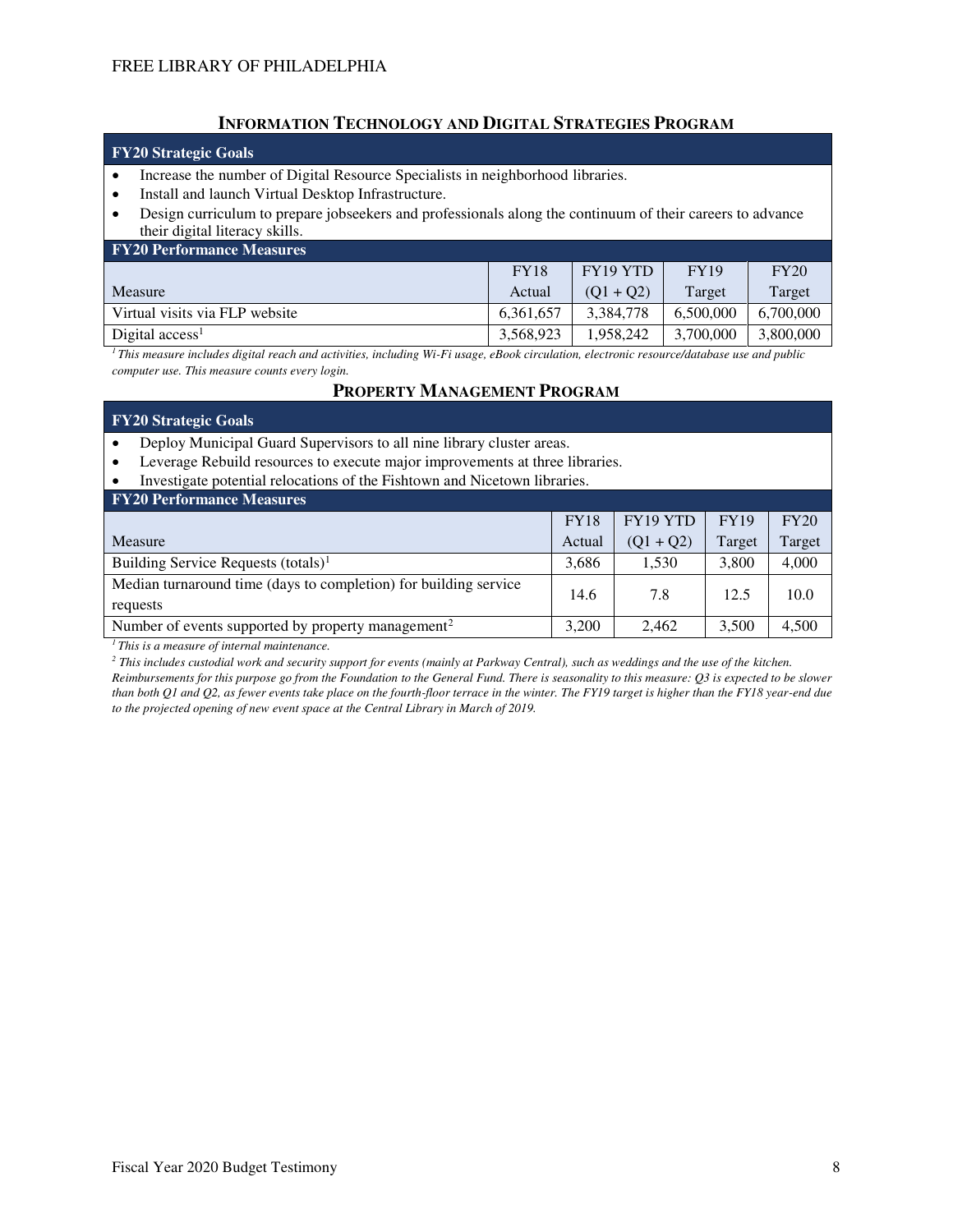## **OTHER BUDGETARY IMPACTS**

### **Federal and State (Where Applicable)**

The Free Library receives about \$1M in reimbursements for IT-related expenses through the federal E Rate program administered by the FCC. E Rate accounts for our ability to provide Internet service free of charge on over 1,000 public computers. It also accounts for our Wide Area Network (WAN) service which covers all of our data transport within the Library system, our cellular data service for the Techmobile, and hardware including wireless access points, switches and routers, and firewall appliances.

The Free Library frequently receives funding from the Institute of Museum and Library Services (IMLS), which is a federal agency that supports the work of libraries and museums nation-wide. Currently, IMLS funding is supporting our Paschalville Partnership to assist job-seekers in southwest Philadelphia (\$543K over 3 years), a Community Catalyst grant to continue and enhance the Paschalville Partnership work (\$286K over 2 years) and the Laura Bush 21st Century Librarian Program to develop a curriculum for skills for community-centered librarianship (\$480K over 3 years).

The Commonwealth of Pennsylvania provides additional funding for collections, furniture and equipment, and operating expenditures. For FY19, this amounts to \$6.7M, or the same as we received in FY18. The Free Library also receives Library Services and Technology Act (LSTA) funds to support programs annually, most notably for the Library for the Blind and Physically Handicapped (\$1M). The LSTA funds are actually administered and dispensed by IMLS to State Libraries to support library activities statewide. For FY18, this amounted to \$1M, and for FY19 we have currently received \$471K in funding for the Library for the Blind and Physically Handicapped.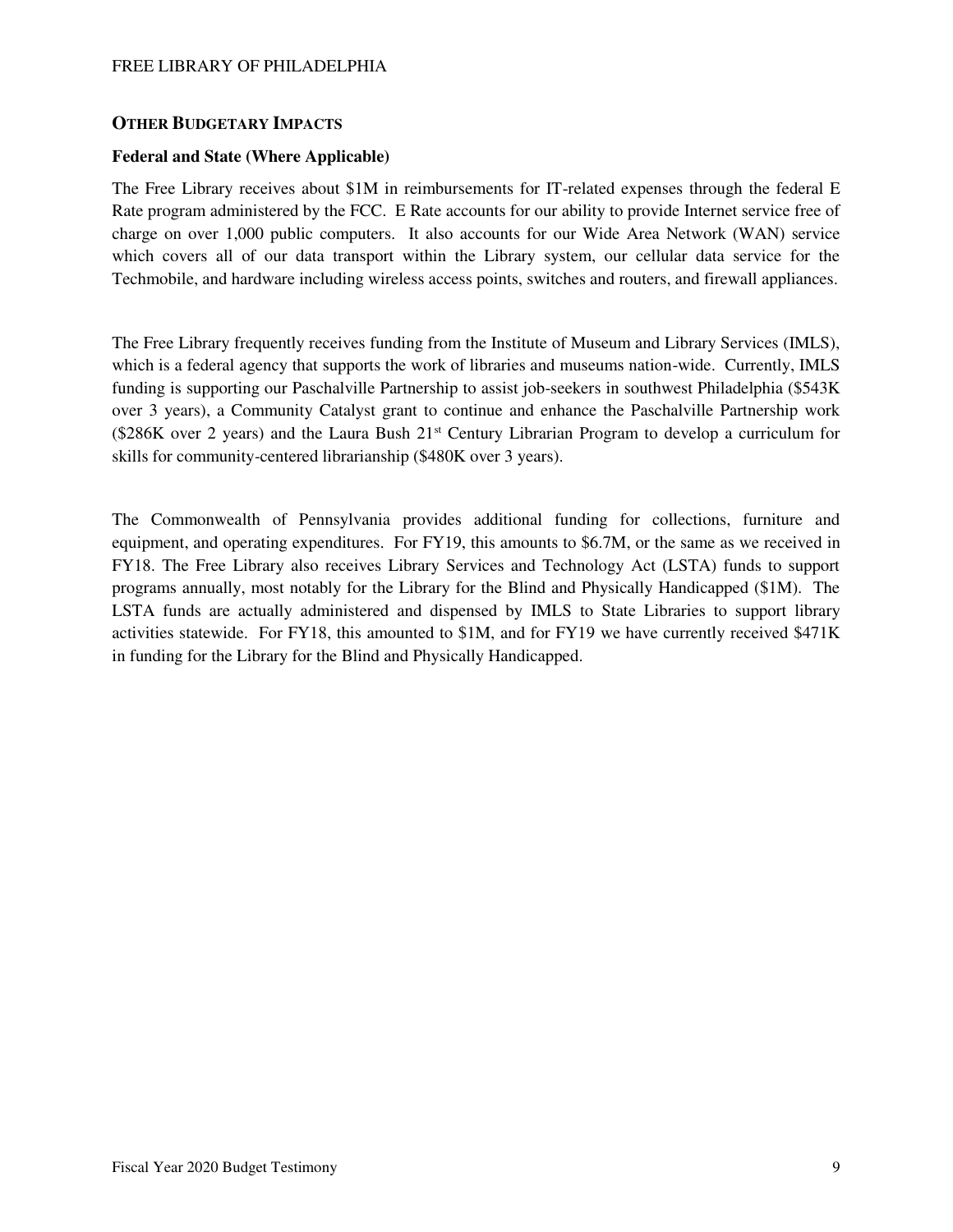# **CONTRACTING EXPERIENCE**

| M/W/DSBE Participation on Large Professional Services Contracts with For-Profit Vendors <sup>1</sup> |                                           |                                   |                             |                          |                                     |                                    |                                         |                                      |                                                |                                                                                                                                  |                                                                            |
|------------------------------------------------------------------------------------------------------|-------------------------------------------|-----------------------------------|-----------------------------|--------------------------|-------------------------------------|------------------------------------|-----------------------------------------|--------------------------------------|------------------------------------------------|----------------------------------------------------------------------------------------------------------------------------------|----------------------------------------------------------------------------|
| Top Five Largest Contracts over \$34,000 for FY19                                                    |                                           |                                   |                             |                          |                                     |                                    |                                         |                                      |                                                |                                                                                                                                  |                                                                            |
| Vendor                                                                                               | <b>Brief</b><br>Description<br>of Service | Dollar<br>Amount<br>of<br>Contrac | <b>RFP</b> Issue            | Contract<br><b>Start</b> |                                     | $%$ of<br>M/W/DSBE<br>Participatio | \$ Value of<br>M/W/DSBE<br>Participatio | Total %<br>Participatio<br>$n - All$ | Total \$<br>Value<br>Participatio<br>$n - All$ | Is This a<br>Local<br><b>Business</b><br>$\gamma$<br>(principal)<br>place of<br>business<br>located<br>within<br>City<br>limits) | Does the<br>Vendor<br>Have a<br>Waiver for<br>Living<br>Wage<br>Compliance |
| Name                                                                                                 | Provided                                  |                                   | Date                        | Date                     | Ranges in RFP                       | n Achieved                         | $\mathbf n$                             | <b>DSBEs</b>                         | <b>DSBEs</b>                                   | [yes $/no$ ]                                                                                                                     | [yes $/$ no]                                                               |
|                                                                                                      |                                           |                                   |                             |                          | <b>MBE: Best Efforts</b>            | 100%                               | \$69,700                                |                                      |                                                |                                                                                                                                  |                                                                            |
| Personal                                                                                             | Cash                                      |                                   |                             |                          | <b>WBE: Best Efforts</b>            | $0\%$                              | \$0                                     |                                      |                                                |                                                                                                                                  |                                                                            |
| Security<br>Services                                                                                 | Managemen                                 | \$69,700                          | 11/25/201<br>$\overline{4}$ | 1/1/201<br>5             | <b>DSBE: Best</b><br><b>Efforts</b> | $0\%$                              | \$0                                     | 100%                                 | \$69,700                                       | yes                                                                                                                              | no                                                                         |
|                                                                                                      |                                           |                                   |                             |                          | <b>MBE: Best Efforts</b>            | $0\%$                              | \$0                                     |                                      |                                                |                                                                                                                                  |                                                                            |
| Unique                                                                                               | Overdue                                   |                                   |                             |                          | <b>WBE: Best Efforts</b>            | $0\%$                              | \$0                                     |                                      |                                                |                                                                                                                                  |                                                                            |
| Managemen                                                                                            | mailing<br>Services                       | \$60,000                          | 10/11/201<br>6              | 1/1/201                  | <b>DSBE: Best</b><br>Efforts        | $0\%$                              | \$0                                     | $0\%$                                | \$0                                            | no                                                                                                                               | no                                                                         |
|                                                                                                      | Cash                                      |                                   |                             |                          | <b>MBE: Best Efforts</b>            | $0\%$                              | \$0                                     |                                      |                                                |                                                                                                                                  |                                                                            |
| Copy                                                                                                 | Managemen                                 | \$48,000                          | 10/8/2018                   | 1/1/201                  | <b>WBE: Best Efforts</b>            | $0\%$                              | \$0                                     | $0\%$                                | \$0                                            | no                                                                                                                               | no                                                                         |
| Systems                                                                                              |                                           |                                   |                             | 9                        | DSBE: Best<br>Efforts               | $0\%$                              | \$0                                     |                                      |                                                |                                                                                                                                  |                                                                            |

<sup>1</sup>The Free Library also has a contract with Verizon; however, due to the nature of the contract and the lack of participation opportunities, the contract is omitted from MWDSBE participation. The Free Library of Philadelphia continues to strive for increasing their MWDSBE participation wherever possible.

| Non-Profit Vendor Demographics |              |          |  |  |  |  |  |
|--------------------------------|--------------|----------|--|--|--|--|--|
| Project HOME                   | Minority $%$ | Female % |  |  |  |  |  |
| Workforce                      | 63%          | 68%      |  |  |  |  |  |
| Executive                      | 10%          | $100\%$  |  |  |  |  |  |
| Board                          | 25%          | 58%      |  |  |  |  |  |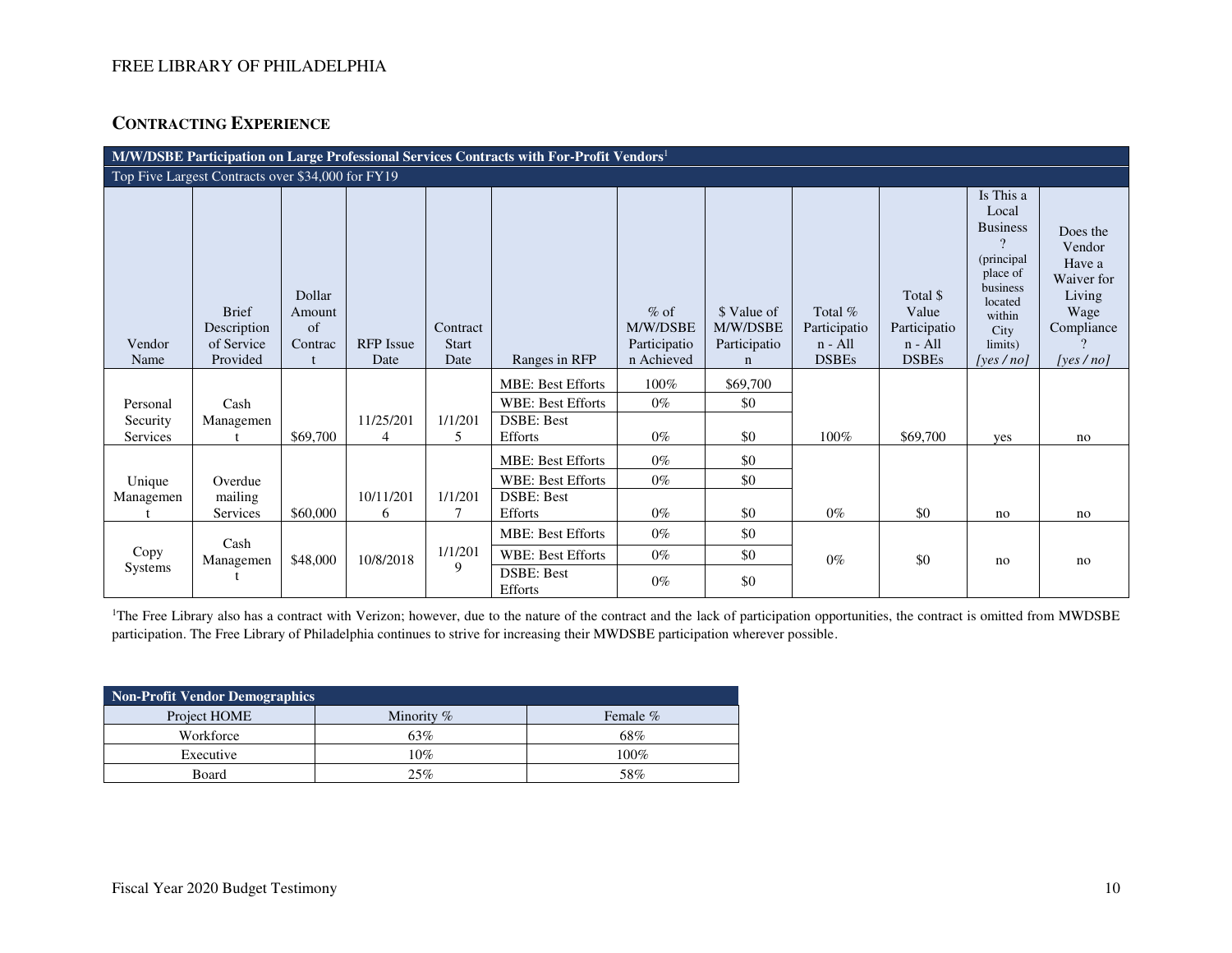# **EMPLOYEE DATA**

| <b>Staff Demographics (as of November 2018)</b> |                        |                  |                        |                  |                  |  |  |
|-------------------------------------------------|------------------------|------------------|------------------------|------------------|------------------|--|--|
|                                                 | <b>Full-Time Staff</b> |                  | <b>Executive Staff</b> |                  |                  |  |  |
|                                                 | Male                   | Female           |                        | Male             | Female           |  |  |
|                                                 | African-               | African-         |                        | African-         | African-         |  |  |
|                                                 | American               | American         |                        | American         | American         |  |  |
| Total                                           | 131                    | 164              | Total                  | $\theta$         | 1                |  |  |
| % of Total                                      | 20%                    | 25%              | % of Total             | $0\%$            | 20%              |  |  |
| Average Salary                                  | \$41,240               | \$44,134         | Average Salary         | \$0              | \$113,300        |  |  |
| <b>Median Salary</b>                            | \$38,575               | \$38,575         | Median Salary          | \$0              | \$113,300        |  |  |
|                                                 | White                  | White            |                        | White            | White            |  |  |
| Total                                           | 116                    | 188              | Total                  | 3                | 1                |  |  |
| % of Total                                      | $18\%$                 | 29%              | % of Total             | $60\%$           | 20%              |  |  |
| Average Salary                                  | \$52,924               | \$56,176         | Average Salary         | \$128,922        | \$210,346        |  |  |
| <b>Median Salary</b>                            | \$53,280               | \$56,777         | Median Salary          | \$128,750        | \$210,346        |  |  |
|                                                 | Hispanic               | Hispanic         |                        | Hispanic         | Hispanic         |  |  |
| Total                                           | 11                     | 9                | Total                  | $\overline{0}$   | $\theta$         |  |  |
| % of Total                                      | $2\%$                  | $1\%$            | % of Total             | $0\%$            | $0\%$            |  |  |
| Average Salary                                  | \$41,963               | \$51,619         | Average Salary         | \$0              | \$0              |  |  |
| <b>Median Salary</b>                            | \$39,539               | \$44,633         | <b>Median Salary</b>   | \$0              | \$0              |  |  |
|                                                 | Asian                  | Asian            |                        | Asian            |                  |  |  |
| Total                                           | 11                     | 13               | Total                  | $\boldsymbol{0}$ | $\boldsymbol{0}$ |  |  |
| % of Total                                      | $2\%$                  | $2\%$            | % of Total             | $0\%$            | $0\%$            |  |  |
| Average Salary                                  | \$53,465               | \$50,213         | Average Salary         | \$0              | \$0              |  |  |
| Median Salary                                   | \$47,320               | \$38,575         | Median Salary          | \$0              | \$0              |  |  |
|                                                 | Other                  | Other            | Other<br>Other         |                  |                  |  |  |
| Total                                           | $\overline{4}$         | $\mathbf{0}$     | Total                  | $\Omega$         | $\theta$         |  |  |
| % of Total                                      | $1\%$                  | $0\%$            | % of Total             | $0\%$            | $0\%$            |  |  |
| Average Salary                                  | \$40,276               | \$0              | Average Salary         | \$0              | \$0              |  |  |
| Median Salary                                   | \$37,413               | \$0              | Median Salary          | \$0              | \$0              |  |  |
|                                                 | Bilingual              | <b>Bilingual</b> | Bilingual<br>Bilingual |                  |                  |  |  |
| Total                                           | 31                     | 40               | Total                  | $\overline{0}$   | $\overline{0}$   |  |  |
| % of Total                                      | 5%                     | $6\%$            | % of Total             | $0\%$            | $0\%$            |  |  |
| Average Salary                                  | \$56,043               | \$60,330         | Average Salary         | \$0              | \$0              |  |  |
| Median Salary                                   | \$57,651               | \$65,646         | <b>Median Salary</b>   | \$0              | \$0              |  |  |
| Male<br>Female                                  |                        |                  | Male                   | Female           |                  |  |  |
| Total                                           | 273                    | 374              | Total                  | 3                | $\overline{2}$   |  |  |
| % of Total                                      | 42%                    | $58\%$           | % of Total             | $60\%$           | 40%              |  |  |
| Average Salary                                  | \$48,008               | \$50,540         | Average Salary         | \$128,922        | \$161,823        |  |  |
| <b>Median Salary</b>                            | \$43,514               | \$43,331         | <b>Median Salary</b>   | \$128,750        | \$161,823        |  |  |